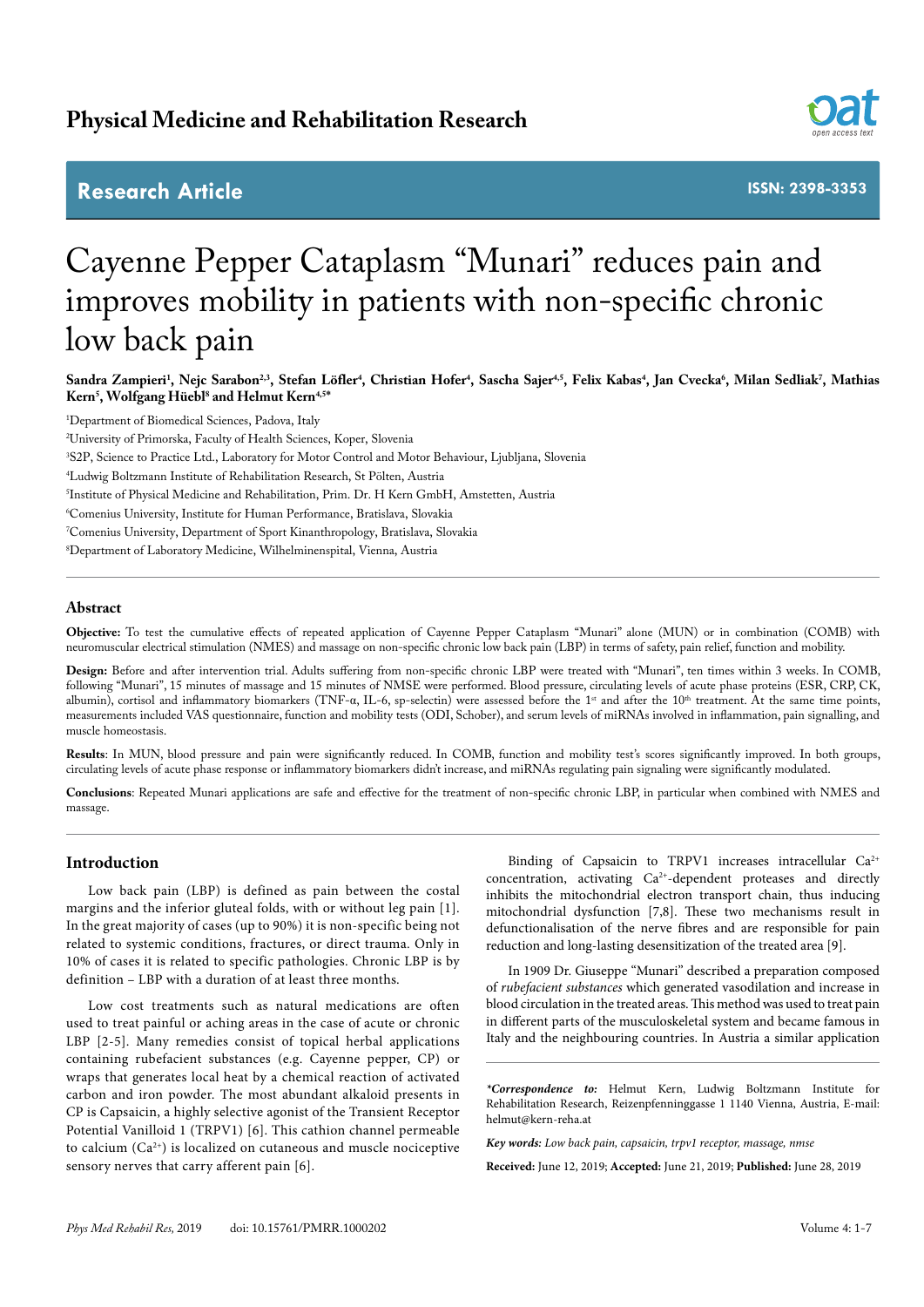consisting of CP and Kaolin powder (the so called "Munari"), containing low dose Capsaicin, is still commonly used to treat LBP and other musculoskeletal dysfunctions [4]. Although the treatment is frequently applied and generally well tolerated, only very few scientific papers were published regarding its therapeutic effect [4,10]. In part, this is because the treatment has a long history in Physical Medicine dating back to the time when medications were developed on empiric observations [11].

However, the acquirement of new methods does not necessarily mean that the "historical" treatments have no therapeutic effect. Unfortunately, a study financed by the Federation of the Austrian Social Insurances Entities and conducted by Enthaler *et al.* [12]. concludes that missing evidence for low dose CP application equals no efficacy of the treatment. Only possible side effects are mentioned, without proofs. No studies and no data about potential risks and secondary effects of this kind of treatment are available. So far scientific studies concerning capsaicin treatment in LBP only investigated high dose CP patches (Qutenza® containing 8% Capsaicin) [7,8,13,14].

Up to now, no circulating biomarkers can be considered specific for LBP or can predict predisposition of disease or disease progression. Besides peptides and proteins, microRNAs (miRNAs) are of increasing interest as signalling molecules or injury biomarkers. MiRNAs are small non-coding RNAs that negatively regulate gene expression at post transcriptional level [15] playing a role in a wide range of biological and pathological processes. Expression changes of miRNAs profile has been observed also in a variety of painful conditions [16] but have currently been scarcely studied in pain physiology. Because of their size, abundance, tissue specificity, and relative stability in plasma, miRNAs show promise as unique accessible biomarkers to monitor tissue injury, or a response to therapeutic modalities.

In our previous study, we have shown that one time 20 minutes application of low dose CP (containing 0.09% of Capsaicin) has positive effects on selected functional and mobility parameters, without side effects on circulating levels of selected inflammatory biomarkers [10].

Intention of the present work is to examine the effects of repeated low dose CP cataplasm (CPC) as a monotherapy (MUN) or in combination with neuromuscular electrical stimulation (NMES) and massage (COMB) on chronic non-specific LBP. Using blood samples collected before the  $1<sup>st</sup>$  and after the  $10<sup>th</sup>$  treatment, we analysed the expression of circulating levels of a selection of biomarkers, including miRNAs, involved in inflammation, pain and Capsaicin related mechanisms of action, in association with pain, mobility and functional parameters.

# **Materials and methods**

#### **Participants**

Male patients suffering from chronic non-specific LBP, were assigned in alternating order of appearance into two groups: "Munari" group (MUN, n=10, mean age  $65.3 \pm 7.3$ yrs, BMI 27.6  $\pm 4.1$ kg/m<sup>2</sup>) and combination therapy group (COMB, n=10, mean age  $57.7 \pm 5.3$ yrs, BMI 27.7  $\pm$  2.7 kg/m<sup>2</sup>). All subjects volunteered to the study and gave their written informed consent. Approval of the responsible ethical committee was obtained at Comenius University, Sports Faculty of Bratislava (nr. 2017LBI01) and clinical trial registration under clinicaltrials.gov, number NCT03440125. Inclusion criteria for all subjects were: male, age of 18-75 years having a BMI below 35 kg/m<sup>2</sup> and suffering from non-specific chronic LBP (for at least 3 months).

Sensibility disorders (e.g. due to neurological disease), injuries, open wounds or rash in intervention area, known hypersensitivity against the applied substances, HIV, Hepatitis C and other due blood communicable infectious diseases were exclusion criteria for all subjects. Recruitment, measurements and therapies were performed at Comenius University, Sports Faculty, Bratislava (Slovakia).

# **Experimental design**

Each subject in both groups, MUN and COMB, underwent 10 times application of 5% CPC patches (0.09 % Capsaicin content) for 20 min within 3 weeks as described [10]. In COMB group a combination of therapies was performed afterwards starting with i) 15 min classical back massage, and finally with ii) 15 min NMES on the lower back with Stimulette rx device (Dr. Schuhfried Medizintechnik GmbH, Van Swieten-Gasse 10, A-1090 Wien, Austria). A frequency-modulated stimulation was applied using the following parameters: biphasic triangular impulses with 0.8 ms pulse width and a 1-second inter-burst interval, which is modulated from 3.3 Hz to 32.9 Hz every 3 seconds. Physiotherapists delivered Munari applications and combination therapies.

#### **Blood sampling**

Blood samples from non-fasted subjects were collected before the 1<sup>st</sup> and after the 10<sup>th</sup> treatment, 0.5 hrs and 48 hrs post the 10<sup>th</sup>, to evaluate acute and long-term effects.

Venous blood samples (7.5 ml) were collected in a serum separator collection tube for serum isolation and in EDTA tubes for plasma separation by centrifugation carried out at 3000 rpm for 10 min.

#### **Measurement procedures and clinical tests**

**Blood pressure** was measured using an automatic barometer with the cuff placed around the upper arm. Two measurements were made, one before the 1<sup>st</sup> and one at the end of the 10<sup>th</sup> treatment. The whole measurement procedure was run on both arms according to the manufacturer`s instructions for use.

**Questionnaires (VAS) and clinical tests (ODI and Schober)** were performed before the 1<sup>st</sup> and 48 hrs after the 10<sup>th</sup> treatment after blood samples were taken, in order to avoid clinical testing performance on possible blood parameter changes.

**Visual analog scale (VAS)** with a range from 0-100 mm was used to evaluate average pain in activities of daily living at rest (VASr) and during activity (VASa) in the last 48 hrs prior to the assessments. Value 0 represents absence of pain and value 100 represents worst possible pain.

**Oswestry Disability Index (ODI)**, a standard questionnaire to measure the subject's permanent functional disability for LBP, was used [17]. It contains ten topics, scored on a scale of 0 - 5. All scores were summed up and then multiplied by two to obtain the index. Zero corresponds to no disability and 100 is the maximum disability possible.

**Schober's test** was used to measure the ability to flex the lower back. Subject assumes an upright position without clothes (except underwear) [18]. The examiner then locates spinous process S1, marks it and makes a second mark 10cm cranially. The patient is asked to perform three maximal trunk flexions, with knees straight. The greatest distance between these two marks out of three repetitions is taken for further statistical analysis.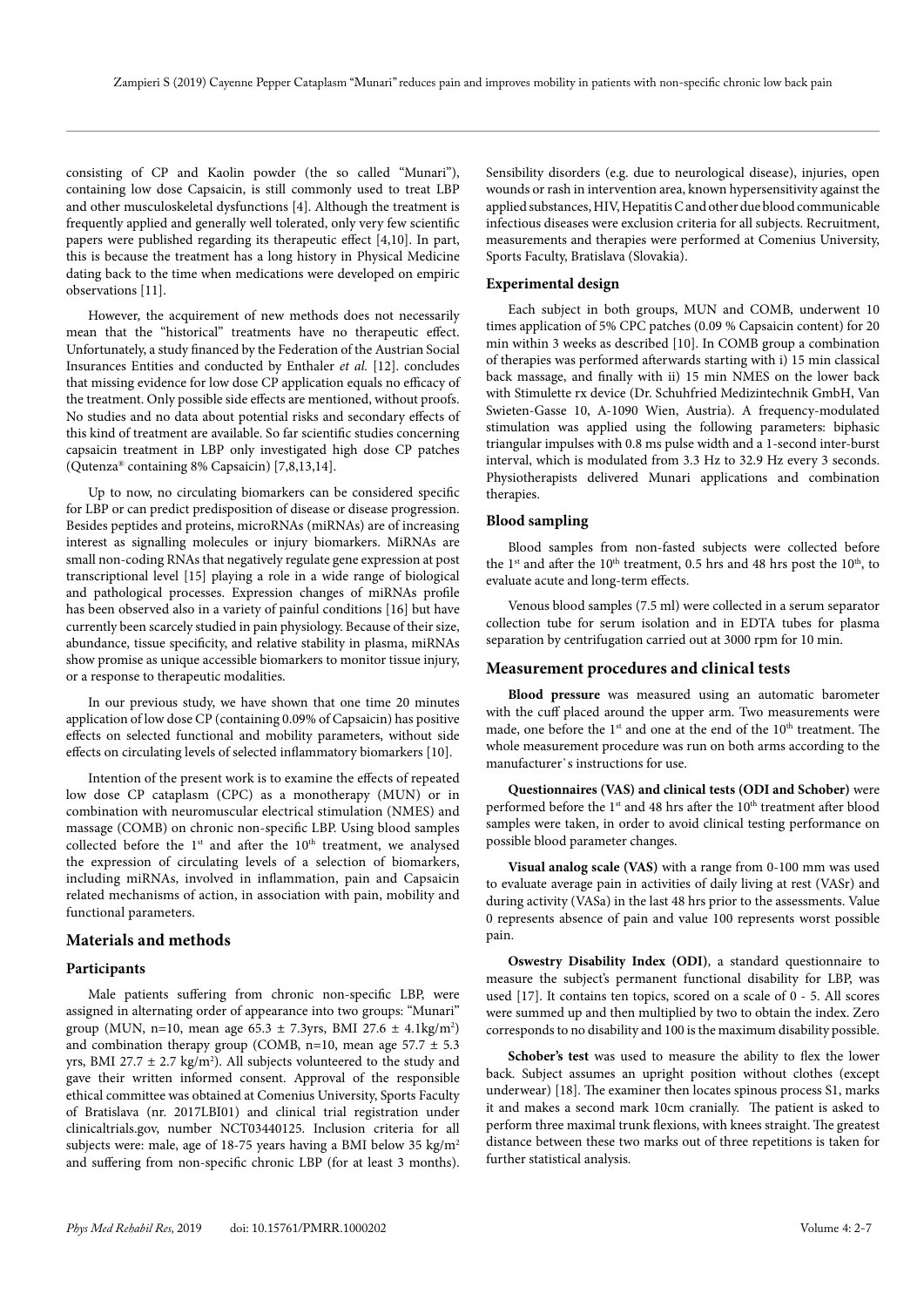# **Serological assessments**

#### **Clinical chemistry and laboratory parameters**

The Erythrocyte Sedimentation Rate (ESR) were calculated with an Alifax THL sedimentation analyser. C-reactive protein (CRP), albumin, and creatine kinase (CK) were analysed in serum samples on a Siemens Dimension Vista 1500 multiparametric analyser, cortisol was analysed on a Siemens Centaur XP Immunoassay System. Whole procedures were run according to the manufacturer`s instructions for use.

#### **Inflammatory biomarkers**

Tumor Necrosis Factor alpha (TNF-α), Interleukin 6 (IL-6), and soluble platelet selectin (sP-selectin), were measured in serum samples by ELISA. All kits were purchased from R&D Systems (Human TNF-α Immunoassay HSTA00D, Human IL-6 Immunoassay HS600B, and Human sP-selectin/CD62P Immunoassay BBE6). All procedures were run according to the manufacturer`s instructions for use. To avoid inter-assay variations, all samples were analysed in duplicates with the same kit on the same day.

#### **miRNA profile**

We selected a panel of miRNAs based on prior evidences for a role in cellular processes modulated by inflammation and Capsaicin topical treatment. Specifically, we chose miRNAs regulating TRPV1 transcription (miR-199a, and miR-199b) [19,20], those mediators of inflammation (miR-155, miR-21) [21,22], endothelial cell damage (miR-126) [23] mitochondrial Ca<sup>2+</sup> uptake (miR-25) [24] and skeletal muscle homeostasis (miR-1, miR-133, and miR-206) [25,26]. A geNorm-like algorithm was applied to our data in order to select the three most appropriate miRNAs for normalization. The algorithm identified hsa-miR-146a-5p, hsa-mir-23a-3p, hsa-miR-191-5p to normalize the data in our experiment. hsa-mir-451a and hsa-mir-486-5p were also included in the panel as hemolysis markers to detect blood cell contamination in pure plasma samples. MiRNAs detection was performed using the Multiplex Circulating miRNA Assay using Firefly<sup>TM</sup> particle technology, a new technique that enables the profiling of miRNAs of choice directly from plasma, with no need for RNA purification with readout on standard flow cytometers [27]. Raw data was analysed using the FirePlex Analysis Workbench. Fold change differential expression for the gel-particle hybridization flow cytometry experiments was calculated as the ratio between normalized expression of each miRNAs after the last treatment (0.5 hrs and 48 hrs post) and normalized expression of each miRNA before the treatment.

#### **Statistical analyses**

Statistical analysis (using SPSS 20.0 software, SPSS Inc., Chicago, USA) was performed as follows. Descriptive statistics were calculated for all parameters and reported as mean ± standard error (SEM). Shapiro-Wilk test was used to assess the normal distribution of data. For evaluating effects of different treatment modalities at three points in time, 2-ANOVA (time  $(3) \times$  condition  $(2)$ ) was performed. For parameters that were assessed only at two points in time, this was reduced to time (2)  $\times$  condition (2). Additionally, repeated measures of ANOVA or paired t-tests were performed to assess therapy effects separately within each group. Effect size was assessed with  $\eta^2$  test and interpreted as small  $(\sim 0.01)$ , medium  $(\sim 0.06)$  or large  $(\sim 0.26)$ . Pairwise comparisons within 2-way ANOVA were calculated with Bonferroni corrected t-tests.

## **Results**

All enrolled subjects (n=20) completed the study performing all measurement procedures and clinical tests.

#### **Repeated "Munari" applications reduce blood pressure**

One of the negative systemic side effects of a single treatment with Qutenza® patches (8% Capsaicin content) is the increased blood pressure [28]. In our study, after 10 times "Munari" applications (0.09% Capsaicin content), a significant reduction of the systolic (139.40  $\pm$  4.37 *vs.* 132.60 ± 4.11 mm Hg, p=0.05) and diastolic (86.00 ± 4.62 *vs.* 81.10 ± 3.63 mm Hg, p=0.03) blood pressures was observed in MUN group. No significant changes in blood pressure either systolic (pre  $127.25 \pm 3.56$ ) *vs.* post 127.75 ± 2.61 mm Hg) and diastolic (pre 86.00 ± 2.38 *vs.* post  $83.17 \pm 1.46$  mm Hg) were observed in COMB group.

# **Circulating levels of acute phase response and inflammatory biomarkers are not increased after repeated "Munari" treatments**

Qutenza® patche application induces local side reactions such as redness, itching, burning and swelling, resulting from the evoked inflammatory response at the site of application. "Munari" treatment, consisting of a low dose Capsaicin, induces some of these signs of inflammation appearing immediately after the application, but resolving in a short period of time, within a few hours.

The activation of the inflammatory response at the site of application does not result in significant or long-lasting changes of the acute phase response biomarkers (CRP, ESR, Albumin, and CK, Table 1), or of the pro-inflammatory cytokine TNF-α (Table 1). In MUN group, we observed a tendency for increased values of antiinflammatory cytokine IL-6 in response to the treatment (Table 1). In both groups, a significant decrease of biomarkers for neurogenic inflammatory response (Cortisol, and sP-selectin) was observed (Table 1). Although the changes of Cortisol levels were assessed within the normal range, those of sP-selectin were above the reference values at each point in time.

# **Repeated "Munari" treatment is effective in reducing pain and improving mobility**

The most common clinical experience is that chronic LBP patients that are conditioned by pain, often display decreased mobility of the hips (limited lumbar tilt during trunk bending and lifting) and overflexion of the thoracic and lumbar level of the spine (trunk). After a classical Physical Rehabilitation therapy, in most of the treated patients, clinical examination shows decreased muscle tension and sensitivity to pressure, together with pain reduction and improved mobility.

Just like in our clinical experience, in our groups of subjects treated with repeated application of low dose CP, a significant reduction of pain and significant improvement of the disability test scores were observed (Table 2). Treated subjects described less pain after the treatment, as assessed by decreased scores of VAS questionnaires. Only the MUN group showed a significant decrease in pain during activity (Table 2).

Significant reduction of the scores assessing permanent functional disability (ODI, Table 2) and functional mobility of the trunk (Schober test, Table 2), were detected in COMB group. In MUN group, the effects on mobility were milder, since mobility test scores are unchanged, and no significant reduction of ODI test scores was detected, even though a clear trend of decrease was observed (Table 2).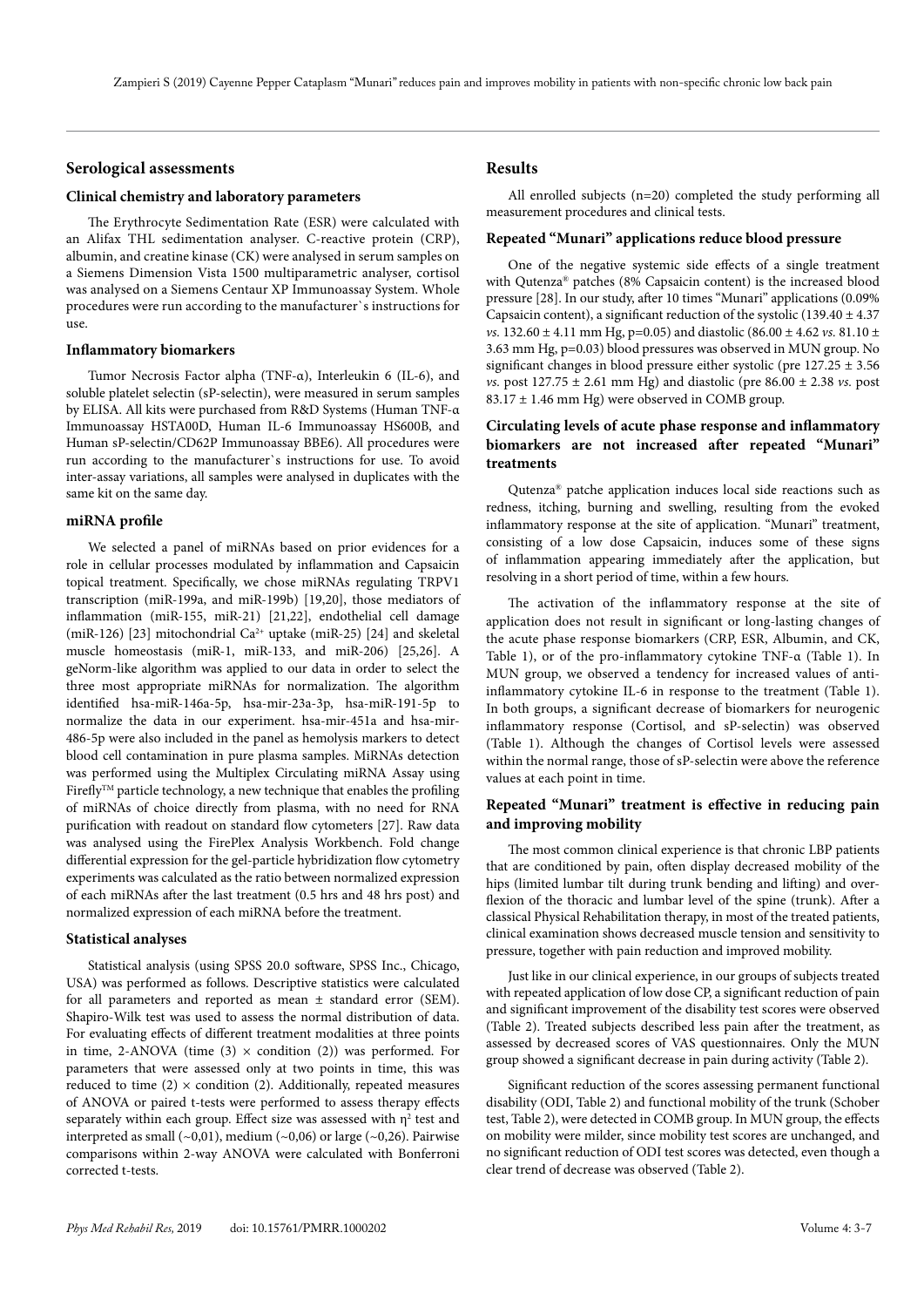| <b>MIIN</b>                                                                                                                                                                                                | Deference volues | $D_{max}$ 1st | $0.5$ has $D_{\text{ext}}$ 10th | $49$ has $D_{\alpha 0}$ $10$ th | <b>DANOVA</b>                                                                                                                                                                                      |  |  |
|------------------------------------------------------------------------------------------------------------------------------------------------------------------------------------------------------------|------------------|---------------|---------------------------------|---------------------------------|----------------------------------------------------------------------------------------------------------------------------------------------------------------------------------------------------|--|--|
| 0.5 hrs post $10^{th}$ : $\text{Post}$ hoc t test 0.017 vs. pre $1^{\text{st}}$ .                                                                                                                          |                  |               |                                 |                                 |                                                                                                                                                                                                    |  |  |
| as mean $\pm$ SEM, those significant are reported in bold; ${}^{5}P$ Ost hoc t test 0.029 vs. 0.5 hrs post 10 <sup>th</sup> ; ${}^{8}P$ ost hoc t test 0.04 vs. prelst; ${}^{8}P$ Ost hoc t test 0.006 vs. |                  |               |                                 |                                 |                                                                                                                                                                                                    |  |  |
| TNF-a, IL-6 and sP-selectin reference values correspond with the mean serum concentration determined in the laboratory, testing sera of healthy people of the same age. Values are expressed               |                  |               |                                 |                                 |                                                                                                                                                                                                    |  |  |
|                                                                                                                                                                                                            |                  |               |                                 |                                 | Table 1. Serum levels of tested biomarkers before the $1st$ and after the $10th$ treatment. CRP, ESR, Albumin, CK and Cortisol reference ranges were included in each package insert instructions. |  |  |

| <b>MUN</b>                    | <b>Reference values</b> | Pre 1st          | $0.5$ hrs Post $10th$        | 48 hrs Post 10th | <b>RANOVA</b> |
|-------------------------------|-------------------------|------------------|------------------------------|------------------|---------------|
| $CRP$ (mg/ml)                 | $0 - 5$                 | $3.8 \pm 0.9$    | $3.0 \pm 0.1$                | $3.15 \pm 0.2$   | 0.438         |
| ESR 1hr (mm)                  | $0 - 8$                 | $8.0 \pm 6.4$    | n.d.                         | $9.0 \pm 8.0$    | 0.362         |
| Albumin $(g/L)$               | $35 - 52$               | $39.5 \pm 0.9$   | $39.9 \pm 1.3$               | $39.6 \pm 1.3$   | 0.941         |
| $CK$ (U/L)                    | $0 - 190$               | $123.1 \pm 14.4$ | $132.6 \pm 24.6$             | $117.1 \pm 13.7$ | 0.957         |
| Cortisol $(\mu g/dl)$         | $4.3 - 22.4$            | $12.2 \pm 1.7$   | $8.4 \pm 0.8$                | $11.1 \pm 0.8^s$ | 0.024         |
| TNF-a $(pg/ml)$               | 1.76                    | $1.2 \pm 0.2$    | $1.2 \pm 0.2$                | $1.2 \pm 0.2$    | 0.962         |
| IL-6 $(pg/ml)$                | 1.26                    | $1.7 \pm 0.3$    | $1.9 \pm 0.4$                | $2.0 \pm 0.6$    | 0.871         |
| $sP\text{-selection (ng/ml)}$ | 41.62                   | $45.2 \pm 5.5$   | $38.3 \pm 13.7$ <sup>§</sup> | $41.26 \pm 4.8$  | 0.03          |
| <b>COMB</b>                   |                         |                  |                              |                  |               |
| $CRP$ (mg/ml)                 | $0 - 5$                 | $3.0 \pm 0.1$    | $2.9 \pm 0.0$                | $2.9 \pm 0.0$    | 0.429         |
| ESR 1hr (mm)                  | $0 - 8$                 | $6.0 \pm 5.6$    | n.d.                         | $4.0 \pm 2.9$    | 0.393         |
| Albumin $(g/L)$               | $35 - 52$               | $40.8 \pm 0.7$   | $39.9 \pm 0.5$               | $40.2 \pm 0.6$   | 0.542         |
| $CK$ (U/L)                    | $0 - 190$               | $138.6 \pm 14.6$ | $132.8 \pm 15.1$             | $125.8 \pm 13.3$ | 0.313         |
| Cortisol $(\mu g/dl)$         | $4.3 - 22.4$            | $11.9 \pm 0.8$   | $9.4 \pm 0.9^{\circ}$        | $10.8 \pm 1.5^*$ | 0.009         |
| TNF-a $(pg/ml)$               | 1.76                    | $0.8 \pm 0.1$    | $0.8 \pm 0.1$                | $0.8 \pm 0.1$    | 0.344         |
| IL-6 $(pg/ml)$                | 1.26                    | $1.4 \pm 0.2$    | $1.3 \pm 0.2$                | $1.5 \pm 0.3$    | 0.957         |
| $sP\text{-selection (ng/ml)}$ | 41.62                   | $60.8 \pm 4.5$   | $50.5 \pm 2.3^{\&}$          | $58.1 \pm 5.6$   | 0.538         |

Table 2. Questionnaires and functional tests. Values are expressed as mean ± SEM; VASr = Visual analog scale at rest; VASa = Visual analog scale during activity; ODI= Oswestry Disability Index; significant values in bold.

|                            |             | <b>VASr</b>     | <b>VASa</b>     | ODI            | <b>Schober</b>  |
|----------------------------|-------------|-----------------|-----------------|----------------|-----------------|
| <b>ANOVA</b> (Interaction) | F           | 5.147           | 9.148           | 2.158          | 0.554           |
|                            | p           | 0.036           | 0.007           | 0.157          | 0.466           |
|                            | $\eta^2$    | 0.222           | 0.337           | 0.108          | 0.030           |
| <b>MUN</b>                 | Pre $1st$   | $2.76 \pm 1.69$ | $3.74 \pm 2.16$ | $13.0 \pm 4.6$ | $14.6 \pm 1.2$  |
|                            | Post $10th$ | $1.35 \pm 1.44$ | $1.83 \pm 2.23$ | $10.1 \pm 5.8$ | $14.7 \pm 1.3$  |
|                            | $P$ value   | 0.10            | ${}_{< 0.05}$   | 0.10           | 0.80            |
| <b>COMB</b>                | Pre $1st$   | $1.94 \pm 1.94$ | $3.37 \pm 2.41$ | $19.4 \pm 9.6$ | $14.9 \pm 0.61$ |
|                            | Post $10th$ | $1.17 \pm 1.48$ | $1.78 \pm 2.36$ | $12.2 \pm 7.8$ | $14.7 \pm 0.5$  |
|                            | $P$ value   | 0.20            | 0.13            | ${}_{< 0.05}$  | ${}_{< 0.05}$   |

2-way ANOVA revealed significant time  $\times$  group interaction for VAS scores, both at rest (F=5.147; p=0.036;  $\eta^2$ =0.222) and during movement (F=9.148;  $p=0.007$ ;  $\eta^2=0.337$ ), meaning that VAS scores changed differently in the two groups between pre and post-10 time points at a statistically significant value.

# **Circulating levels of miRNAs regulating inflammatory response are not significantly modulated by repeated "Munari" treatment**

In consistence with the detected inflammatory protein profiles, circulating levels of those miRNAs coordinating multiple signaling cascades related to inflammatory pathways were not modulated significantly. In all treated subjects, plasma profiles of miR-155, miR-21 and miR-126 regulating immune-inflammatory response and angiogenesis 21-23 were unchanged.

In our analysis, we tested for miR-451 and miR-486-5p as hemolysis biomarkers as described. We did not find significantly increased values of miR-451 and miR-486-5p, indicating that no red blood cell contamination was present in our samples. Beside this aspect, since miR-451 has a physiological role in regulating the transcription of proinflammatory cytokines TNF-α and IL-6, we considered its serum levels for analysis. Indeed, in COMB group, transient changes of miR-451 were observed: its serum levels increased 0.5 hrs after the last treatment and significantly decreased at 48 hrs, almost returning to the baseline levels (pre  $1<sup>st</sup>$ ).

# **Muscle specific miR-1 and miR-206 serum profiles are not affected by repeated "Munari" treatment**

Decreased muscle tension was observed in LPB patients after the treatment. In order to verify whether skeletal muscle adaptation is related to tissue regeneration, we also tested for the expression of those miRNAs regulating myogenic differentiation and proliferation (miR-1, miR-206, and miR-133) [25,26]. In both groups, we did not observe any significant changes in circulating levels of miR-1 and miR-206. In MUN group, circulating levels of miR-133 transiently decreased within 0.5 hrs, returning to baseline levels 48 hrs after the 10<sup>th</sup> treatment (Figure 1A, Table 3).

# **Repeated "Munari" applications specifically modulate miRNAs regulating mitochondrial Ca2+ uptake and pain signaling**

Dysregulation of intracellular  $Ca^{2+}$  homeostasis is one of the mechanisms involved in Capsaicin induced pain relief. Therefore, we tested for the expression of miR-25, the negative regulator of MCU channels, responsible for  $Ca^{2+}$  entry into the mitochondria buffering cytosolic  $Ca^{2+}$ . In both groups, plasma levels of miR-25 were significantly decreased 48 hrs after the  $10<sup>th</sup>$  treatment (Figure 1A, Table 3). We also tested the expression of miRNAs 199a and 199b regulating transcription of the TRPV1 receptor, responsible for pain sensation and specific target of Capsaicin. In MUN group, only miR-199a levels significantly decreased only 48 hrs after the  $10<sup>th</sup>$  treatment (Figure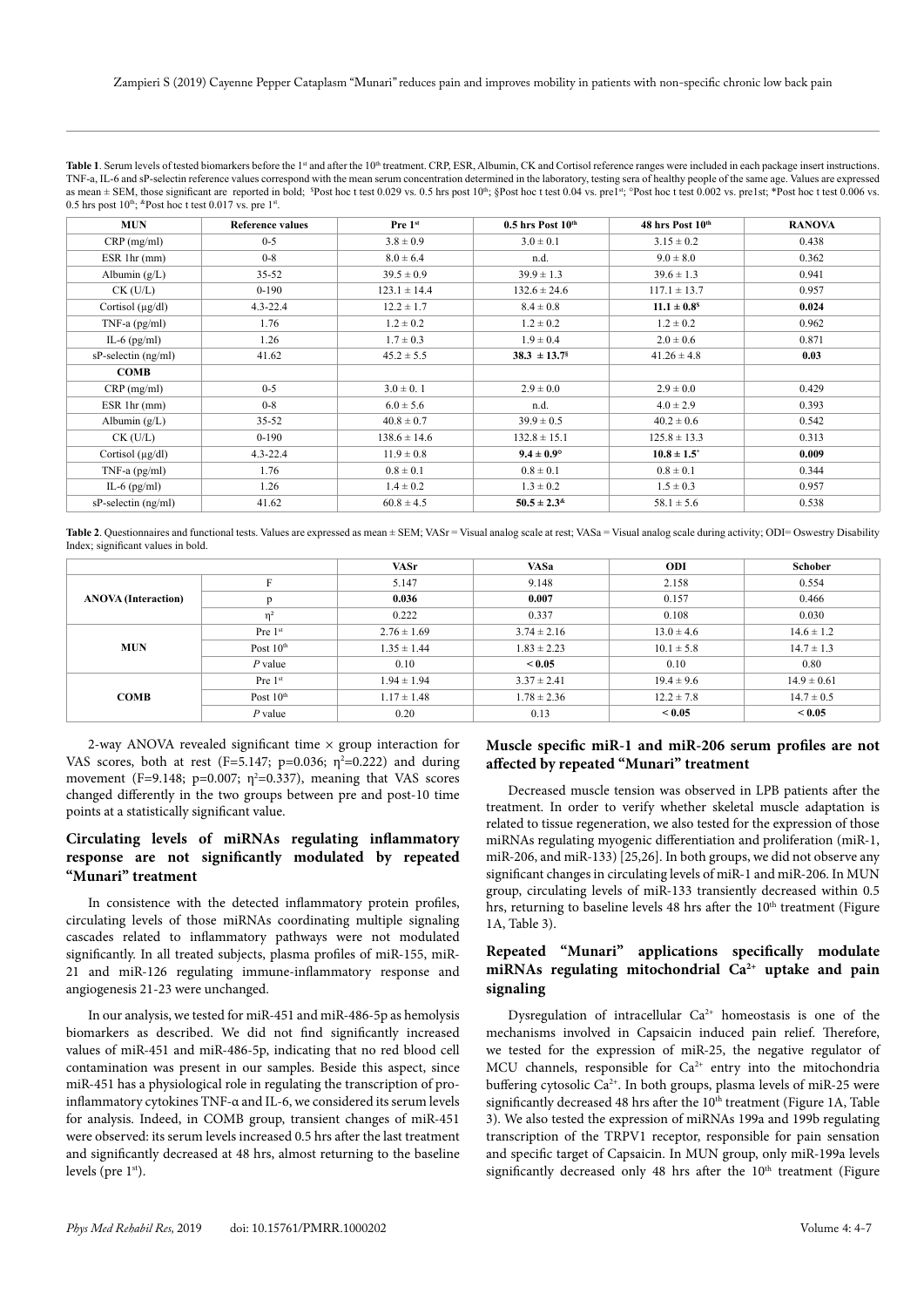1A, Table 3), while in COMB group, both miR-199a and miR-199b significantly increased 0.5 hrs (miR-199b) and 48 hrs (miR-199a) after the treatment (Figure 1B, Table 3).

Statistical analysis by 2-way ANOVA showed no time  $\times$  group interactions, except for miRNA 199a (F=4.505; p=0.019; η<sup>2</sup>=0.231) meaning that miRNA 199a serum levels changed differently in the two groups between pre and post-10 points in time at a statistically significant value.

## **Discussion**

Creams, plasters and patches containing low to very high doses of CP are commonly used to treat several musculoskeletal dysfunctions, including chronic LBP [2,13,29]. A single application of high dose CP patches (Qutenza® containing 8% Capsaicin) is well accepted by Health care providers or social insurances despite serious local reactions (pain, redness, itching, swelling, burning, dryness, rash or bumps) and systemic side effects (increased blood pressure, runny or stuffy nose, sore throat, cough, nausea or vomiting) [7,8,29]. In contrast, low dose CP treatment ("Munari" containing 0.09% Capsaicin) is not recommended by the 'Federation of Austrian Social Insurance Entities' based only on the speculation of possible side effects [12]. Therefore, the present study aimed to test the cumulative effects of 10 applications

of "Munari" for pain relief on chronic unspecific LBP as a monotherapy (MUN) or in combination with NMES and classical massage (COMB).

Our results showed that repeated low dose "Munari" treatments have beneficial analgesic effects, improve function and mobility parameters (Table 2) when combined with NMES and classical massage (COMB), with only a short-term hyperemic response at the site of application, without long lasting or negative side effects. In addition, in MUN group, a positive long-lasting side effect of systolic and diastolic blood pressure was observed, indicating that there might be a possible anti-hypertensive effect due to pain relief. Anyhow, further and more focused studies will be necessary to examine this effect.

# **Effects on inflammatory cascade**

We tested for the safety and efficacy of 10 times "Munari" treatment analysing circulating levels of the major acute phase response and inflammatory biomarkers. In both groups, no significant changes of the selected biomarkers were observed (Table 1), indicating that repeated applications of low dose Capsaicin does not induce epithelial cell or blood vessel damage activating the cascade of inflammatory response. Nonetheless, in COMB group miR-451, a negative regulator of TNF-α and IL-6, was increased in the acute phase, even though not significantly, but significantly



**Figure 1A and B:** Significant changes of miRNA levels in MUN (A) and COMB (B) induced by the treatment. To baseline miRNA levels before the treatment is assigned a fold change of 1 (Pre 1s<sup>t</sup>), to which measurements at different points in time (0.5 hrs and 48 hrs post 10<sup>th</sup>) after the treatment were compared. In all panels, bar and whisker plots are utilized where the horizontal lines denote the statistical median, the crosses denote the statistical mean, and error bars reflect maximum and minimum values. \* p<0.05; \*\* p<0.01

|             | <b>Time examined</b>     |                          |                 |            |                 |
|-------------|--------------------------|--------------------------|-----------------|------------|-----------------|
|             | 0.5 hrs post             | 48 hrs post              | <b>Target</b>   | Pain       | <b>Mobility</b> |
| <b>MUN</b>  | $\overline{a}$           | $miR-25\downarrow$       | <b>MCU</b>      | Decreased* | Unchanged       |
|             | $\overline{a}$           | $m$ iR-199a $\downarrow$ | TRPV1           |            |                 |
|             | $m$ iR-133a $\downarrow$ | $\overline{\phantom{a}}$ | Skeletal muscle |            |                 |
| <b>COMB</b> | $\overline{a}$           | $miR-451\downarrow$      | Inflammation    | Decreased  | Improved*       |
|             | $\overline{\phantom{a}}$ | $miR-25l$                | MCU             |            |                 |
|             | $\overline{\phantom{a}}$ | miR-199a <sup>1</sup>    | TRPV1           |            |                 |
|             | miR-199b1                | $\overline{\phantom{a}}$ | TRPV1           |            |                 |

MCU=Mitochondrial Calcium Uniporter; TRPV1=transient receptor potential cathion channel subfamily V member 1; ↑/↓=increase/decrease; \*statistically significant changes.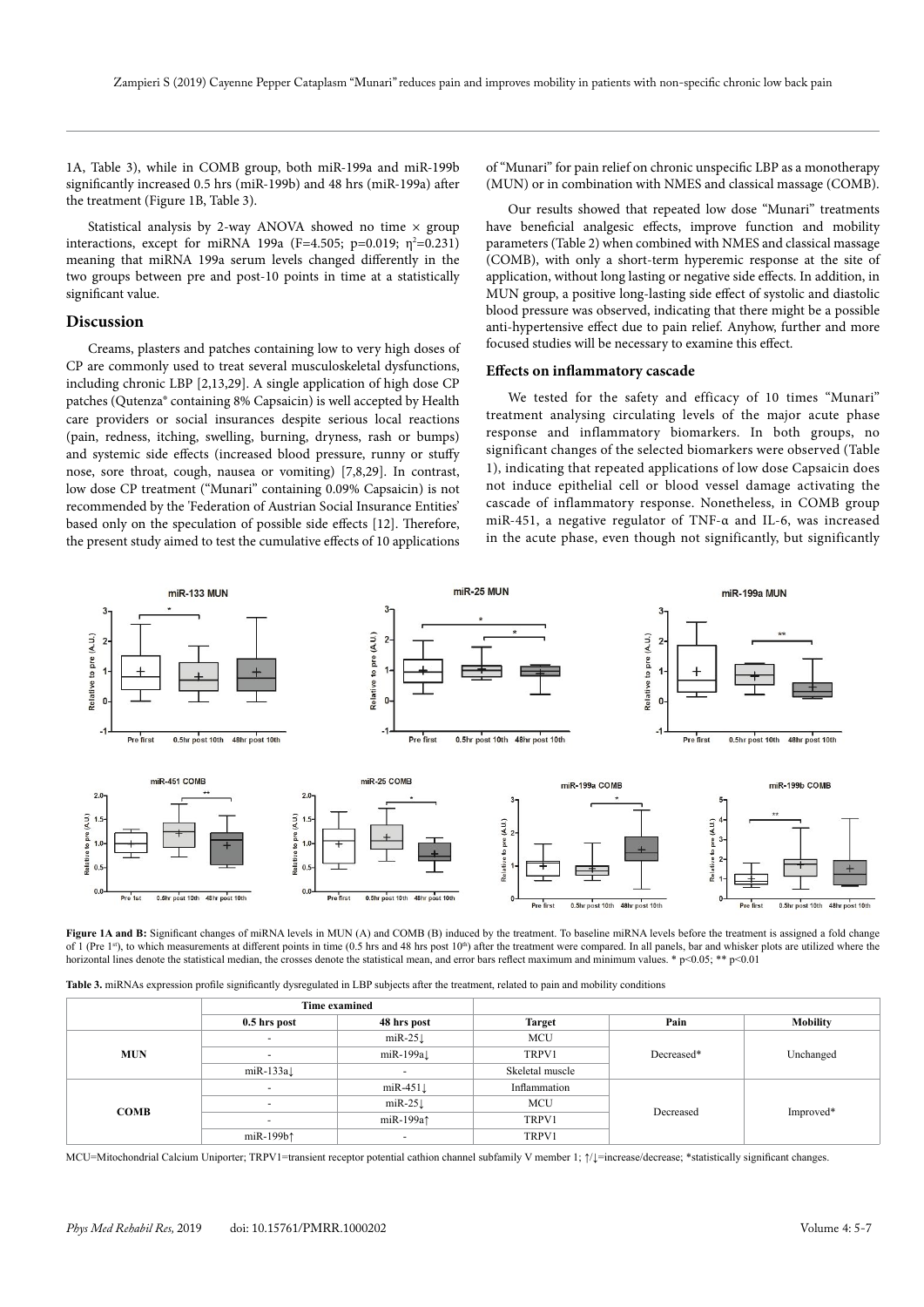decreased 48 hrs after the 10<sup>th</sup> treatment (Figure 1B, Table 3). In has been shown that the miR-451-treatment of mice affected with Rheumatoid Arthritis (SKG mice) reduces the severity of arthritis and the number of infiltrating cells, suppressing neutrophil chemotaxis, thus reducing the inflammatory response [30]. Therefore, the long-term reduction of miR-451 obtained after the COMB therapy may result in a possible anti-inflammatory effect.

A modulation of the neurogenic inflammatory response as assessed by Cortisol and sP-selectin testing was also observed. Significant changes of Cortisol serum levels (catabolic stress hormone, also modulated by inflammation) were detected either in the acute or in the chronic phase response after the 10<sup>th</sup> application. However, Cortisol serum levels were reduced by the treatment with respect to the pre-values, as a positive long-term effect of the therapy. Furthermore, sP-selectin serum levels were decreased in both groups only in the short-term period (0.5 hrs after the application). Since this protein is expressed by activated endothelial cells and platelets during acute inflammatory response, such as the simple vasodilation, the observed transitorial changes may account for the redness of the skin, itching and burning sensations at site of application appearing soon after the application, but that does not persist permanently. In turn, these temporary local site reactions are positive indicators of the effectiveness of the treatment.

In line with these findings, as a sign of the safety of the treatment, no significant changes of the plasma profiles of those miRNAs involved in immuno-inflammatory response and physiological angiogenesis (miR-155, miR-21 and miR-126) [21-23] were observed. Angiogenesis can be activated when the formation of new blood vessels is necessary to restore blood flow in response to injury, therefore the absence of significant changes in circulating levels of those miRNAs regulating angiogenesis may indicate that vessel damage does not occur in the treated areas. Redness, itching and burning sensations are physiological processes activated by Caspaicin binding to specific TRPV1 receptors on epidermal cells, which in turn is an indication of the specificity of the treatment.

#### **Effects on skeletal muscle homeostasis**

MiRNAs expressed in skeletal muscle are modulated during multiple biological processes involved in skeletal muscle homeostasis, in terms of growth, development and maintenance, including atrophy and hypertrophy processes. It is known that miR-1, miR-133 and miR-206 play important roles in myogenesis during post-natal growth and in response to injury [26]. Experiments in the C2C12 muscle cell line demonstrated that overexpression of miR-1 or miR-206 promotes myogenic differentiation, while that of miR-133 enhances myoblast proliferation, but represses differentiation [25,26]. After "Munari" treatment, circulating levels of miR-1 and miR-206 were not affected, while only in MUN, miR-133 values decreased only in the acute phase (Figure 1A, Table 3), possibly regulating myoblast proliferation. These results suggest that repeated low dose Capsaicin does not induce skeletal muscle damage, because miRNA pathways regulating muscle myofiber regeneration and differentiation are not long-term activated. Still, miR-133 modulation can be a sign of skeletal muscle tissue remodelling, underlying the clinical observation of reduced muscle tension after the treatment.

# **Effects on pain signaling**

Perturbed  $Ca^{2+}$  homeostasis is one of the possible mechanisms responsible for de-functionalization of afferent pain conducting nerve fibres. It has been shown that miR-25 is a negative regulator of MCU,

the channel that drives Ca<sup>2+</sup> into the mitochondria. In both MUN and COMB groups, miR-25 plasma levels significantly decreased 48 hrs after the last treatment. The significant reduction of miR-25 plasma levels has a positive effect on MCU transcription and therefore on mitochondrial Ca<sup>2+</sup> uptake contributing also to cytosolic Ca<sup>2+</sup> buffering. These results show that "Munari" treatment specifically activates signaling pathways regulating intracellular  $Ca^{2+}$  homeostasis, that are underlying mechanism of pain relief [7].

In MUN a significant reduction of miR-199a plasma levels was observed as an acute response, in association to decreased pain. In COMB, miR-199a and miR-199b were both significantly increased, both in the acute or long-term phase. Furthermore, COMB treatment showed increased effects on pain relief and improved mobility. MiR-199a and miR-119b have been described to be negative regulators of TRPV1 expression [19,20,29]. In vivo up-regulation of miR-199a decreases visceral pain via inhibition of TRPV1 signaling. While in patients with LBS, an inverse correlation between miR-199 a/b and visceral pain scores has been demonstrated [20]. These results suggest that CPC treatment modulates the expression of the specific Capsaicin binding receptor TRPV1, with the consequent reduction of pain and improved mobility, when combined with NMSE and massage (Tables 2 and 3).

# **Conclusions**

In this study we demonstrated that repeated application of 5% CP containing 0.09% Capsaicin, also named as "Munari", is a safe and effective low-cost therapy for the treatment of non-specific chronic LBP inducing pain relief, and specifically modulating miRNAs involved in inflammation and pain signalling. When combined with NMES and classical massage, "Munari" also induces improvement of function and mobility.

Further studies are needed to understand the biological significance and the underlying mechanisms of the observed miRNAs changes. Still, our results indicate miRNAs as promising candidates to better characterize the pathophysiology of pain as well as serological biomarkers to monitor the effects of different therapies in Physical Medicine and Rehabilitation.

#### **Author contributions**

SZ performed miRNA analyses, interpreted results, and wrote the manuscript; NS performed statistical analyses; NS, SL, CH, JC, MS, MK performed enrolment of subjects, functional analyses, collection of demographic data, interpreted the results and contributed to discussion; SL, CH managed, stored and organize shipment of serum and plasma samples; SS, FK , interpreted results and contributed to discussion; WH performed clinical chemistry, and serological analyses of laboratory parameters and inflammatory biomarkers; HK supervised enrolment and functional analyses, interpreted the results, and contributed to discussion.

SZ Sandra Zampieri, NS Nejc Sarabon, SL Stefan Löfler, CH Christian Hofer, SS Sascha Sajer, FK Felix Kabas, JC Jan Cvecka, MS Milan Sedliak, MK Mathias Kern, WH Wolfgang Hübl, HK Helmut Kern.

# **Acknowledgments**

The authors would like to acknowledge the financial support of the Ludwig Boltzmann Society (Vienna Austria).